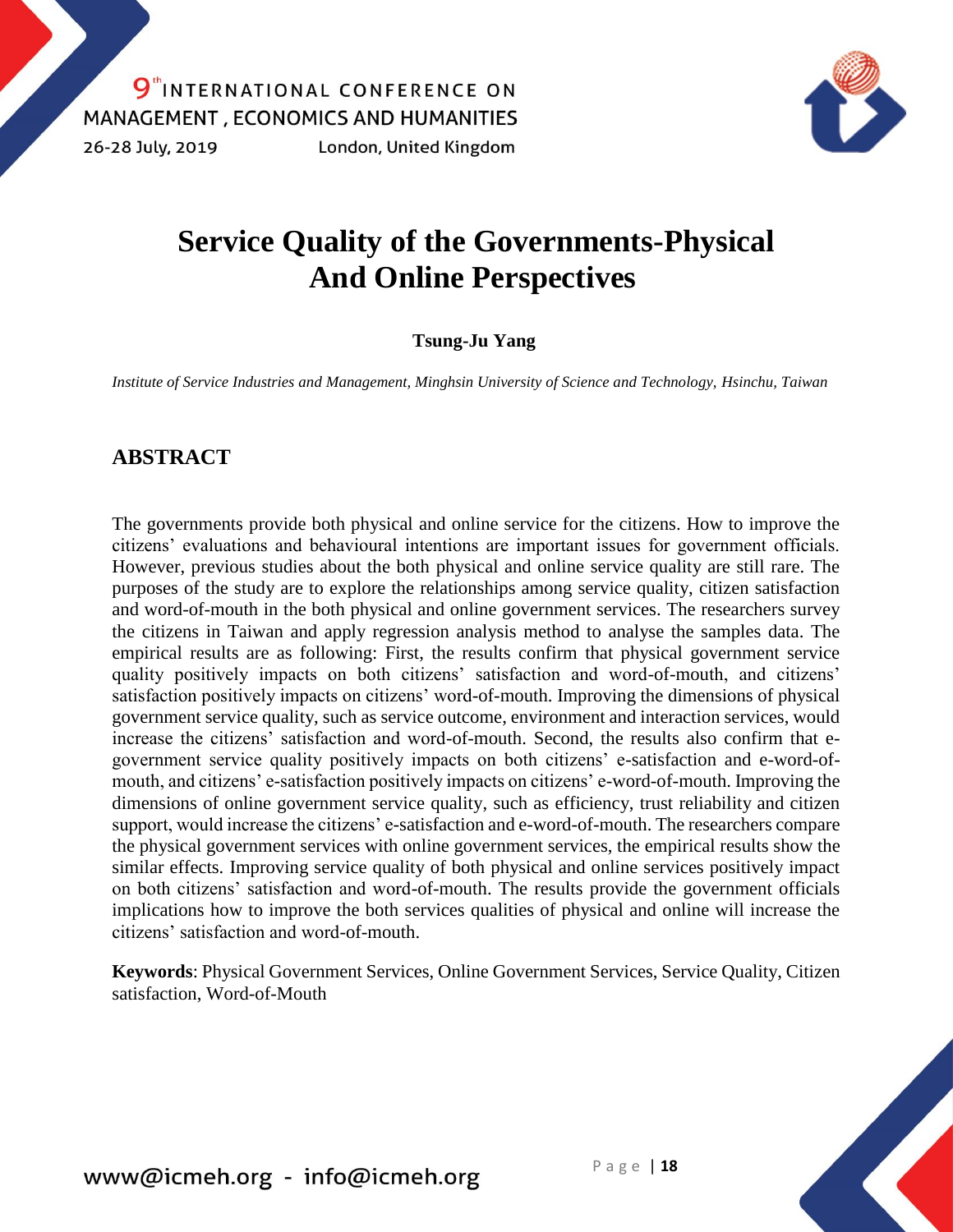#### 9<sup>th</sup>INTERNATIONAL CONFERENCE ON MANAGEMENT, ECONOMICS AND HUMANITIES 26-28 July, 2019 London, United Kingdom



#### **Introduction**

In the age of information technology, the governments provide both physical and online services for the citizens. It is an important issue for governments to provide high quality services to earn the citizens' positive evaluations and behavioural intentions, such as word-of-mouth. However, most of the public-sector organizations have little progress in customer-friendly (Ha and Lee, 2010). The public sectors should communicate the functions of the e-services and reduce misuse or mismanagement of personal data (Connolly, Bannister and Kearney, 2010). Government webs provide citizens with government information via effective classification, however, service quality and citizens' satisfaction with E-government has been explored rarely (Chung, Sheu and Chien, 2007). Rehman, Kamal and Esichaikul (2016) investigate two user groups, i.e., online and offline, to knowing the citizens' intention to utilize e-government services at different levels of service maturity, i.e., information and transaction levels. Despite the importance of the both physical and online services, the previous studies about the comparison between the physical and online services are still rare. The purposes of the study are to explore the service relationships between physical and online government services.

#### **1.1 Service quality, Satisfaction and Word-of-Mouth of the Physical Government Services**

Based on the on-site survey, Bai, Lai, Chen, and Hutchinson (2008) confirm that the perceived service quality of public utility services has a multi-dimensional structure with three dimensions: outcome, environment and interaction. The public-sector organizations - health care organizations, local government, police, emergency services, government agencies - have come to realize that customer service and quality are critical issues, however, the public-sector organizations face the difficulties in measuring service quality (Wisniewski and Donnelly, 1996). Chen, Yu and Chang (2005) investigate the customer-oriented service activities in the Taiwanese public sectors and find that performance gaps among the customer-oriented service system are significant. Folz (2004) measure service quality for municipal solid waste recycling programs and shows that service quality of municipal services can advance decision making about what citizens expect and will support in terms of input service quality. Rhee and Rha (2009) identified four main qualities of public service: process quality, outcome quality, design quality, and relationship quality, however, final customers (beneficiaries) give priority to the process and outcome qualities, whereas intermediary customers (social workers) give priority to the design and relationship qualities, and the results show that the critical service quality attributes for satisfaction differ from the types of customers in the public sectors.

Stock (2011) conducted goods and services studies to confirm the inverted U-shaped relationship between the innovativeness of the goods and customer satisfaction. Social and special treatment benefits impact on technical and functional quality and only confidence benefits impact on relationship quality, furthermore, functional and relationship quality impact on the word-ofmouth behaviors. (Ng, David, and Dagger, 2011). Ng, David, and Dagger (2011) highlight the important role of relationship benefits in driving customer perceptions of technical, functional and relationship quality. The importance of service attributes is positively related to service satisfaction (Wen and Chen, 2007), Wen and Chen (2007) explore the factors of service quality of local administrative organizations in Taiwan such as service attitude, politeness, affairs completed on time, staff personal information confidential, staff behavior and morality, convenience of operation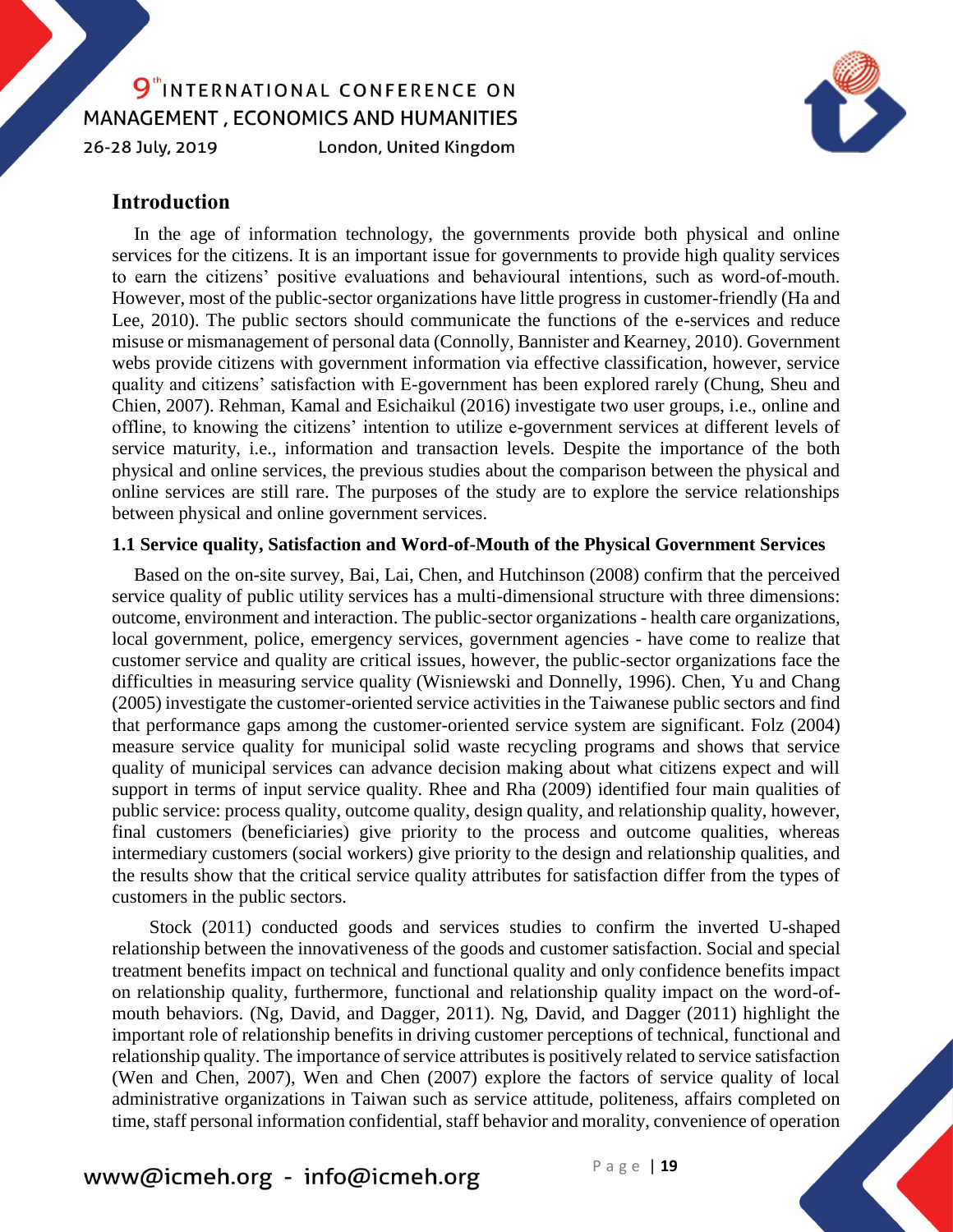26-28 July, 2019

London, United Kingdom



process application, professional capability of staff, efficiency of inter-department integration, real time service provided by staff, emphasis on public opinion, practical carry out a task by deputy, assistance on the application of urgent cases, etc. Van Ryzin, Muzzio, Immerwahr, Gulick and Martinez (2004) adopts the American Customer Satisfaction Index (ACSI) model to examine the government services and find that perceived quality of government services are the most import factors of satisfaction, then overall satisfaction drives both trust in government officials and intentions to move out of the city. Thus, the researchers propose the hypothesis as follows:

H1a: Physical government service quality positively impacts on citizens' satisfaction.

H2a: Physical government service quality positively impacts on citizens' word-of-mouth.

H3a: Citizens' satisfaction positively impacts on citizens' word-of-mouth.

H4a: Citizens' satisfaction mediates the relationship between physical government service quality and citizens' word-of-mouth.

#### **1.2 e-Service quality, e-satisfaction and e-Word-of-Mouth of the Online Government Services**

Electronic government is recognized as a means for transforming public governance (Teo, Srivastava and Jiang, 2008). Ha and Lee (2010) identify key processes and builds customer retention and maturity strategies are: obtaining high-quality reliable panel data from the public sector; saving money and time to collect questionnaires; improving customer processes based on surveys; and enhancing service quality. Up to the present, we were unable to identify a service quality evaluation model particularly focused on local online e-Government (Sa, Rocha and Cota, 2016). Sa, Rocha and Cota (2016) focus on three services qualities: traditional, electronic and e-Government and argue that local e-Government online services should be analyzed and accounted for to improve the services and increase recipients' satisfaction. Janita and Miranda (2018) show the government must have considered to measure the quality of electronic services, such as quality of information, technical efficiency, privacy and communication with the employee.

Citizens had different expectations for the e-government services in Thailand and Indonesia (Mirchandani, Johnson and Joshi, 2008), Mirchandani, Johnson and Joshi (2008) claim that only two relationships were equivalent: first, the financial transactions services positively related to the website efficiency; second, the local information services positively related to the citizen identification with the site. Knowing how citizens to perceive and evaluate online is important to deliver superior service quality (Papadomichelaki and Mentzas, 2012). Papadomichelaki and Mentzas (2012) develop an e-government service quality model (e-GovQual) and a multiple-item scale to measure service quality of governmental sites. Information accuracy, real-time information, accessibility of requested information, and complete online application are the most important functions of government websites (Liang, Lu and Kuo, 2014). New information and communication technologies (ICT) offer the government new possibilities for providing citizens and businesses with better and more efficient services (Verdegem and Verleye, 2009). Chang, Yu and Hung (2010) analyze the case of E-Govern in Taiwan and find the three most important common interests are: helping public administrators manage resources effectively, creating profit and value, and integrating government data vertically. Beldad, van der Geest, de Jong and Steehouder (2012) investigated government Internet users' trust in Dutch and confirm that the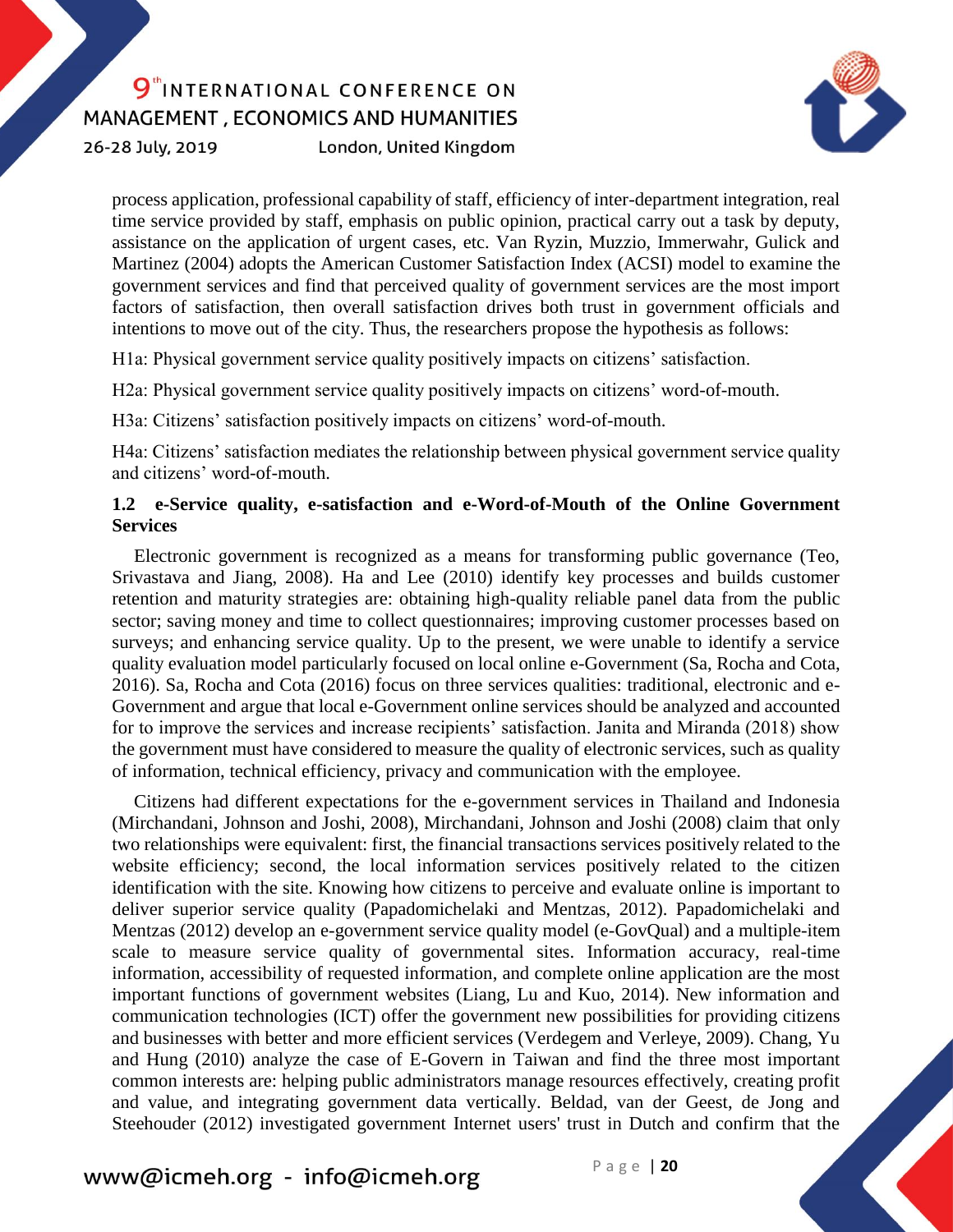26-28 July, 2019

London, United Kingdom



quality of the online government transaction experience and organizational reputation both can increase citizens' trust in government organizations. Chung, Sheu and Chien (2007) indicated adequate fit of the model as follows: E-Government service quality - service value - users' satisfaction - behavioral intention. The results show that E-Government service quality will positively impacts on users' satisfaction and behavioral intentions.

Connolly, Bannister and Kearney (2010) examine the online service quality of Irish tax filing and collection system, Revenue Online Service (ROS) and show that efficiency and ease of completion influence ROS users' perceptions of value and convenience as well as intentions to use and recommend to peers. Hu, Brown, Thong, Chan, and Tam (2009) examines the determinants of service quality and continuance intention of online services and test citizens' continuance intention of eTax and the results showed that both service characteristics (i.e., security and convenience) and one of the technology characteristics (i.e., usefulness, but not ease of use) are the key of service quality; besides, service quality is the strongest predictor of continuance intention, not perceived usefulness. Hu, Brown, Thong, Chan, and Tam (2009) found that assurance and reliability are the only significant predictors of continuance intention. Ku and Chen (2015) investigate the impacts of design and service quality of the website of the public sectors on tourists' satisfaction and continued usage intention and show that the excellence mission and quick navigation in travel services are important to attract travelers. Using Kano's model to study the service quality of government websites, Liang, Lu and Kuo (2014) discover that the government websites users take accessibility as a one-dimensional quality, 18 website attributes such as online applications and inquiries into application progress as attractive quality, four attributes such as privacy protection and information security as must-be quality, and seven attributes such as interaction with public sectors as indifferent quality.

Rana, Dwivedi, Williams and Weerakkody (2015) examine the online public grievance redressal system in India and confirm all the relationships between system quality, information quality, service quality, perceived usefulness, perceived ease of use, perceived satisfaction, perceived risk, and behavioral intention. Electronic government could shape public administrations to be more customer oriented and customer orientation shows effects on the availability of usability on the websites and topics selection (Schedler and Summermatter, 2007). Teo, Srivastava and Jiang (2008) examines the role of trust in e-government success and the results show that trust in government, but not trust in technology, is positively related to trust in egovernment websites, besides, the quality constructs have different effects on "intention to continue" and "satisfaction" with the websites. Veeramootoo, Nunkoo and Dwivedi (2018) claim that citizens' continued usage intention of e-filing is influenced by system quality, user satisfaction and habit, and the users' satisfaction had the strongest impact on the users' continued usage intention. Venkatesh, Thong, Chan and Hu (2016) confirm that the information quality and channel characteristics impact on citizens' intentions to use e-government, and transparency and trust mediate and moderate the effects of information quality and channel characteristics on intentions. Verdegem and Verleye (2009) argue that user satisfaction may influence on the adoption and use of E-Government services. Thus, the researchers propose the hypothesis as follows:

H1b: e-government service quality positively impacts on citizens' e-satisfaction.

H2b: e-government service quality positively impacts on citizens' e-word-of- mouth.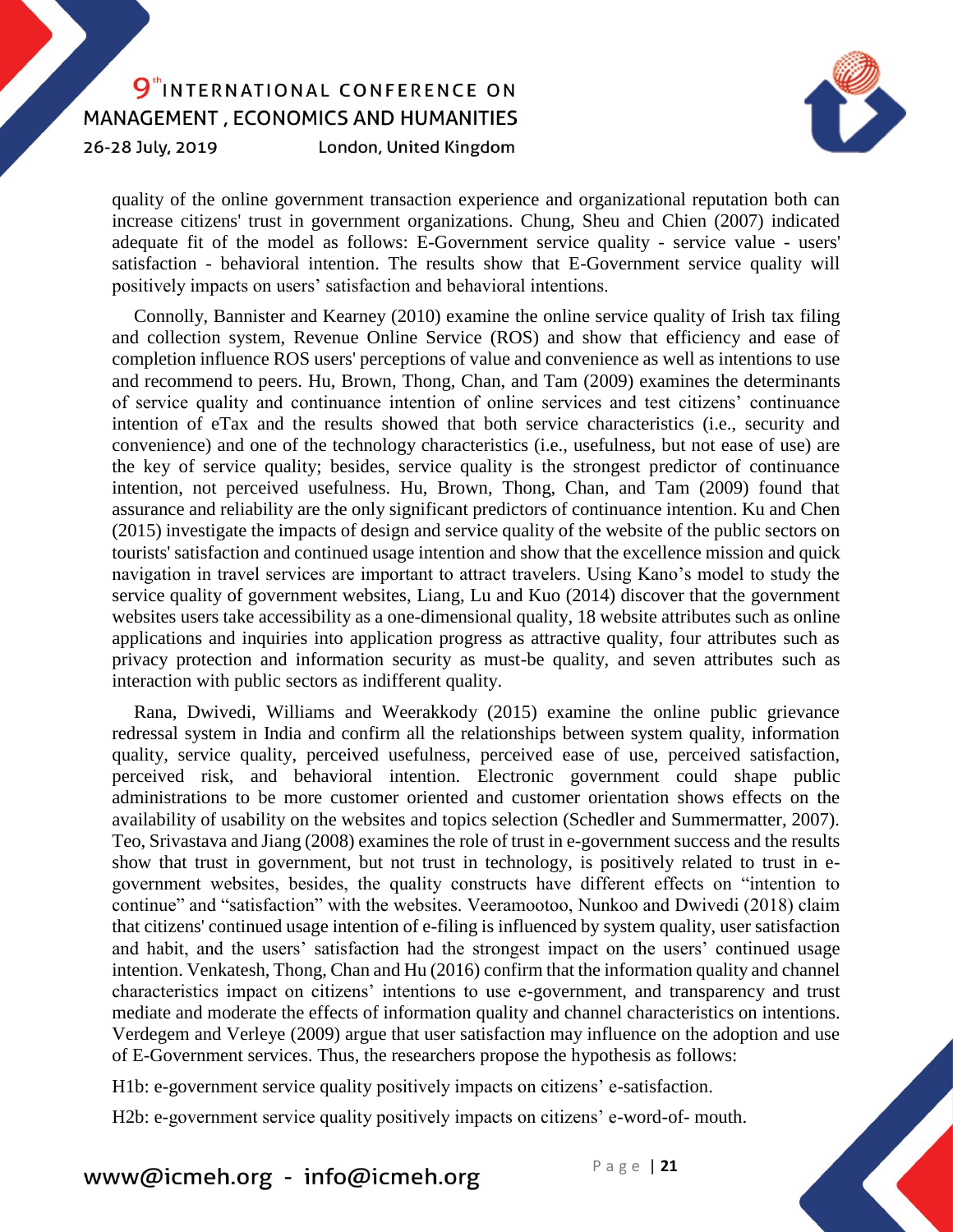26-28 July, 2019

London, United Kingdom



H3b: Citizens' satisfaction of the e-government positively impacts on citizens' e-word-of- mouth.

H4b: Citizens' e-satisfaction mediates the relationship between e-government service quality and citizens' e-word-of- mouth.

#### **Methods**

#### **1.2 Sample procedures**

The study surveyed the people perceptions of the government services in Taiwan, including physical and online services. The samples are the people who had received or used both physical and online services from the government in last month. These samples have a good memory to answer the measurements in the study. The study used convenience sampling method and a selfreport questionnaire to collect the samples data. The researchers distributed 300 questionnaires and collected 185 effective samples.

#### **1.3 Measures Design**

The researcher modified the previous studies to design the measurements of the study. Except the personal data of the samples, such as gender and age, all measurements are used 7-point Likert scale from 1(=strongly disagree) to 7(=strongly agree). The scales of the government service quality are modified the scales proposed by Bai, Lai, Chen and Hutchinson (2008). The measurements are including three dimensions, and service outcome, environment and interaction services are measured by 4, 6 and 12 items. The definition of the government service quality is the citizens perceived performance level of the physical government services. The scales of the citizens' satisfaction are modified the scales proposed by Sirdeshmukh, Singh & Sabol (2002). The scales of the citizens' satisfaction are single dimension, including 3 items. The definition of citizens' satisfaction is the citizens' overall evaluation of the government services. The scales of the citizens' word-of-mouth are single dimension and modified from the scales proposed by Ng, David and Dagger (2011). The scales of the citizens' word-of-mouth are single dimension and including 3 items. The definition of citizens' word-of-mouth is the citizens' recommending the government intention to the others.

The scales of the e-government service quality are modified the scales proposed by Papadomichelaki and Mentzas (2012). The measurements are including four dimensions, and efficiency, trust, reliability and citizen support are measured by 7, 4, 6 and 4 items. The definition of the e-government service quality is the citizens perceived performance level of the online government services. The scales of the citizens' satisfaction of the e-government are modified the scales proposed by Sirdeshmukh, Singh & Sabol (2002). The scales of the citizens' satisfaction of the e-government are single dimension, including 3 items. The definition of citizens' satisfaction is the citizens' overall evaluation of the e-government services. The scales of the citizens' wordof-mouth of the e-government are single dimension and modified from the scales proposed by Ng, David and Dagger (2011). The scales of the citizens' word-of-mouth are single dimension and including 3 items. The definition of citizens' word-of-mouth of the e-government is the citizens' recommending the e-government intention to the others.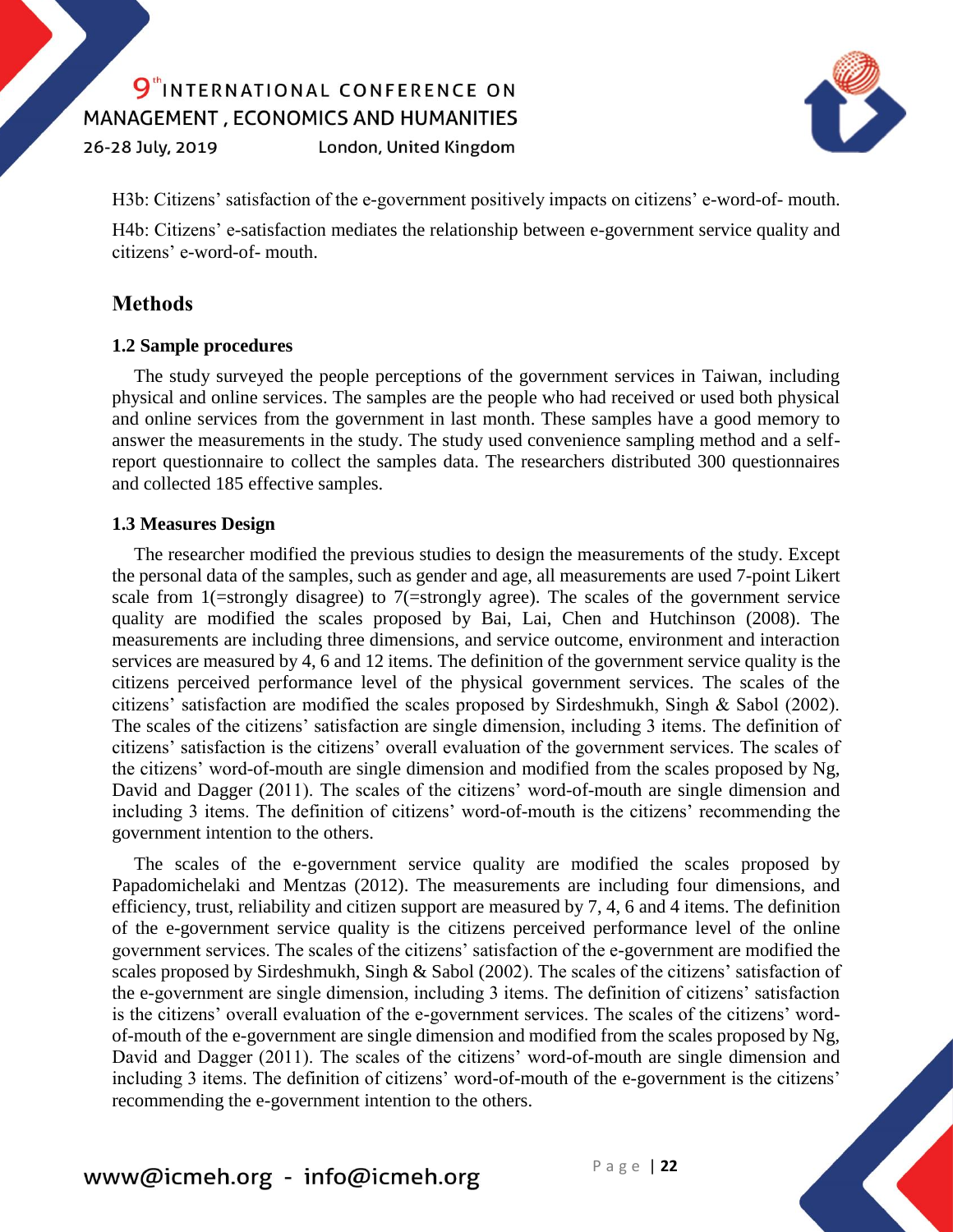26-28 July, 2019

London, United Kingdom



#### **Results**

#### **1 Descriptive Statistics**

The study uses the convenience sampling method to collect the user who had both physical and online government services experiences. All sample are volunteers to fill out the questionnaires. The researchers distributed 300 questionnaires and collect 185 valid questionnaires and the valid response rate is 61.7%. The characteristics of samples are: there are 84 males (45.4%) and 101 females (54.6%) samples. The ages of samples are: 51(27.6%) are under 30 years old, 46(24.9%) are between  $31~-40$  years old,  $52(28.1%)$  are between  $41~-50$  years old and  $36(19.5%)$  are 51 years old above. The education levels of samples are: 51(27.6%) are under or high school, 46(24.9%) are college, and 88 (47.6%) are university or above. The occupations of samples are: 48(25.9%) are service industries, 29(15.7%) are industrial industries, 37(20%) are public sectors or school, 29(15.7%) are housewife/ househusband, and 42(22.7%) are others.

#### **2 Reliability and Validity**

The study applies the SPSS statistics software to analyze the samples. The mean, standard deviation and correlation matrix of variables are showed as Table 1. The study uses Cronbach's α to test the reliabilities of the measurements. The dimensions of service quality of physical government are service outcome, environment and interaction services, and the Cronbach's α of three dimensions are .961, .946 and .976. The Cronbach's  $\alpha$  of the physical government service quality is .983. The Cronbach's α of the citizens' satisfaction and citizens' word-of-mouth are .967 and .973. The Cronbach's  $\alpha$  of the e-government service quality are efficiency, trust, reliability and citizen support. The Cronbach's α of the four dimensions are .979, .966, 965 and .951. The Cronbach's α of the e-government service quality is .987. The Cronbach's α of the citizens' satisfaction and citizens' satisfaction of the e-government are .969 and .964. All Cronbach's α are higher than .7 and show that the reliabilities for each variable are acceptable and internal consistencies are good. (Nunnally, 1978). The researchers apply confirmatory factor analysis (CFA) method to test the convergent validities of the scales. The results show that all average variance extracted (AVE) and composite reliabilities of the scales are higher than .5 (Fornell and Larcker, 1981). The results show the convergent validities of the all variables are good. The square roots of the average variance extracted (AVE) of each construct are greater than the interconstructs correlations (Table 1), and the results confirm the discriminant validity of the scales (Gaski and Nevin, 1985).

| Variables           | Service<br>Quality | Satisfaction | Word-of-<br>Mouth | e-Service<br>Quality | $e-$<br>Satisfaction | e-Word-of-<br>Mouth |
|---------------------|--------------------|--------------|-------------------|----------------------|----------------------|---------------------|
| 1. Service Quality  | .954)              |              |                   |                      |                      |                     |
| 2. Satisfaction     | $.808**$           | (.953)       |                   |                      |                      |                     |
| 3. Word-of-Mouth    | $.847**$           | $.876**$     | (.962)            |                      |                      |                     |
| 4.e-Service Quality | $.815**$           | $.711**$     | $.739**$          | (.955)               |                      |                     |

*Table 1: Mean, stander deviation, and correlation matrixes*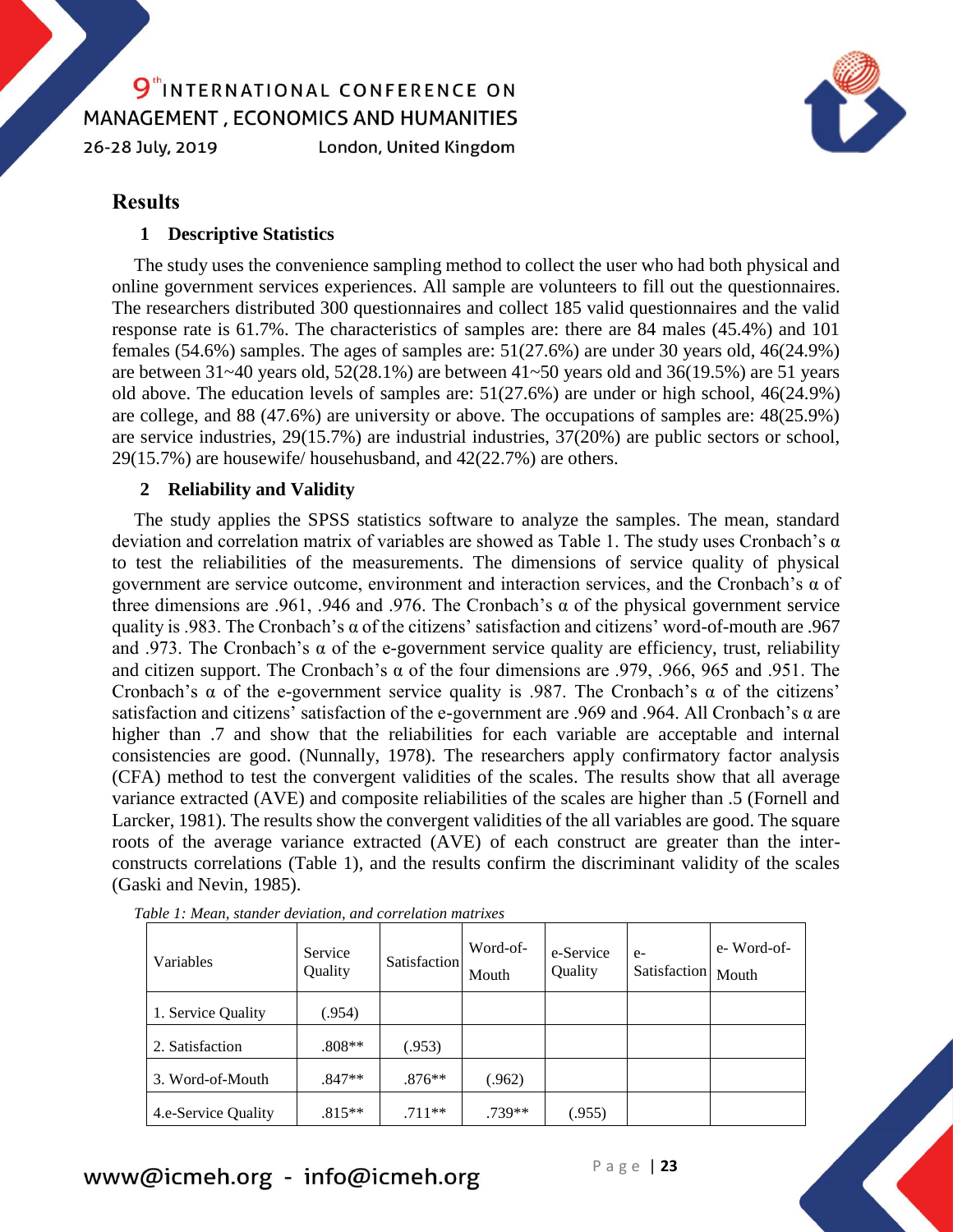26-28 July, 2019

London, United Kingdom



| 5. e-Satisfaction  | $.801**$ | $.745**$ | $.744**$ | $.873**$ | (.949)   |        |
|--------------------|----------|----------|----------|----------|----------|--------|
| 6. e-Word-of-Mouth | $.780**$ | $.645**$ | $.731**$ | $.815**$ | $.830**$ | (.945) |
| Mean               | 5.255    | 5.427    | 5.225    | 5.304    | 5.276    | 5.074  |
| S.D.               | .975     | 1.161    | 1.128    | .928     | 1.025    | 1.120  |

*Note: \*\*p < 0.01, The parentheses numbers in the diagonal row are square roots of the average variance extracted (AVE).*

The researchers apply regression analysis method to test the hypothesis and the empirical results are showed in the Table 2 and Table 3. In the Table 2, the study tests the relationships among service quality of the physical government, citizens' satisfaction and citizens' word-of-mouth. In the regression model 1a, the researchers test the impact of service quality of the physical government on the citizens' satisfaction. The regression analysis results show that the standardized regression coefficients β = 808(t value=18.534, p < .001\*\*\*) and the adjusted R<sup>2</sup> is .651. The empirical results show that the hypothesis 1a (H1a) of the study is supported. The results indicate that the higher of citizens perceived service quality of the physical government, the higher of the citizens' satisfaction. The government should improve the physical service quality to improve the citizens' satisfaction. In the regression model 2a, the researchers test the impact of service quality of the physical government on the citizens' word-of-mouth. The regression analysis results show that the standardized regression coefficients  $\beta = 847$ (t value=21.574, p < .001\*\*\*) the adjusted R<sup>2</sup> is .716. The empirical results show that the hypothesis 2a (H2a) of the study is supported. The results indicate that the higher of citizens perceived service quality of the physical government, the higher of the citizens' word-of-mouth. The improving of the government physical service quality will improve the citizens' word-of-mouth intention. The results of regression model 1a and model 2a show that service quality of the physical government positively impacts on both citizens' satisfaction and word-of-mouth. In the regression model 3a, the researchers test the impact of the citizens' satisfaction on the citizens' word-of-mouth. The regression analysis results show that the standardized regression coefficients  $\beta = 0.876$  (t value=24.619, p < .001\*\*\*) the adjusted R<sup>2</sup> is .767. The empirical results confirm the hypothesis 3a (H3a) of the study. The results show that the higher of citizens' satisfaction of the physical government, the higher of citizens' word-of-mouth. The government improve the level of citizens' satisfaction would improve citizens' word-of-mouth intentions.

The study follows the process of Baron and Kenny (1986) to test the role of the mediator. The researchers apply the fourth regressions to analysis the mediating role of citizens' satisfaction of the relationship between service quality of physical government and citizens' word-of-mouth. The mediating role exists when the main paths (β coefficient) of service quality of physical government on the citizens' word-of-mouth become non-significant or reduced when the variable of citizens' satisfaction is added to the regression analysis. In the regression model 4a, two independent variables, service quality of physical government and citizens' satisfaction, and the one dependent variable, citizens' word-of-mouth, are analyzed. From the results of model 1a and 3a, the impacts of service quality of physical government on citizens' satisfaction and citizens' word-of-mouth are both significant. Comparing the result of model 4a with the model 1a, after both citizens' satisfaction and citizens' word-of-mouth entered the regression model 4a, the adjusted β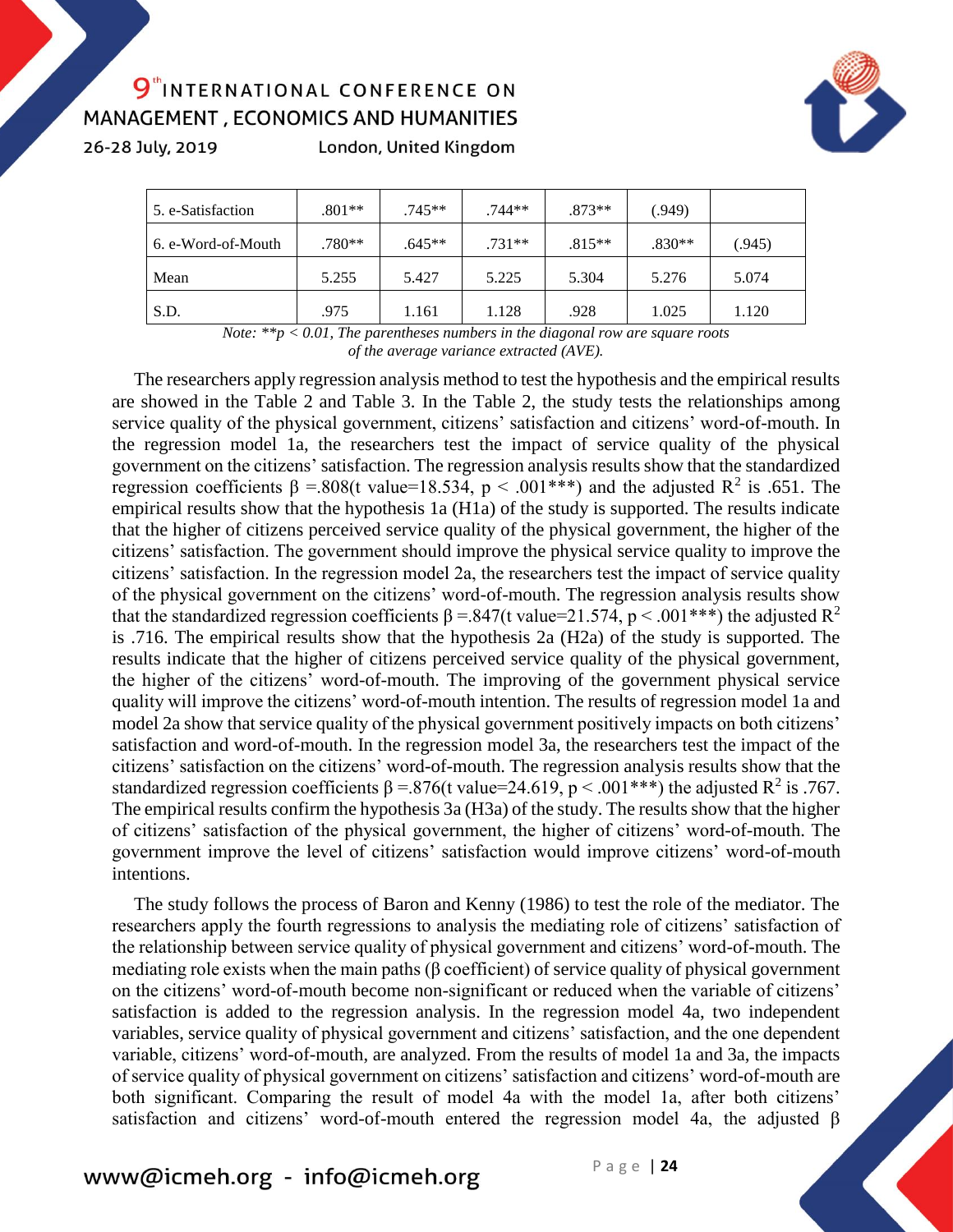26-28 July, 2019

London, United Kingdom



coefficient of service quality of physical government on citizens' word-of-mouth decreased from .808 (model 1a) to .401(model 4a). The analysis results show that citizens' satisfaction partly mediates the relationship between service quality of physical government and citizens' word-ofmouth. Therefore, the fourth hypothesis of the study (H4a) is partly supported.

| <b>Dependent Variables</b> | Satisfaction | Word-of-Mouth |           |                     |  |
|----------------------------|--------------|---------------|-----------|---------------------|--|
|                            | Model 1a     | Model 2a      | Model 3a  | Model 4a            |  |
| Independent<br>Variables   |              |               |           |                     |  |
| Service Quality            | $.808***$    | $.847***$     |           | $.401***$           |  |
|                            | (18.534)     | (21.574)      |           | (7.598)             |  |
| Satisfaction               |              |               | $.876***$ | $.553***$           |  |
|                            |              |               | (24.619)  | (10.475)            |  |
| Adjusted $R^2$             | .651         | .716          | .767      | .822                |  |
| Results                    | Supported    | Supported     | Supported | Partially supported |  |

*Table 2: Regression analysis –physical government services*

*\*\*\* p <.001, numbers in parentheses are t value.*

In the Table 3, the study tests the relationships among e-government service quality of the physical, citizens' e-satisfaction and e-word-of-mouth. In the regression model 1b, the researchers test the impact of e-government service quality on the citizens' e-satisfaction. The regression analysis results show that the standardized regression coefficients  $\beta = .873$ (t value=24.179, p < .001\*\*\*) and the adjusted  $\mathbb{R}^2$  is .760. The empirical results show that the hypothesis 1b (H1b) of the study is supported. The results indicate that the higher of citizens perceived e-government service quality, the higher of the e-citizens' satisfaction. The government should improve the online service quality to increase the citizens' e-satisfaction. In the regression of the model 2b, the researchers test the impact of e-government service quality on the citizens' e-word-of-mouth. The regression analysis results show that the standardized regression coefficients β =.815(t) value=19.040,  $p < .001***$ ) the adjusted R<sup>2</sup> is .663. The empirical results show that the hypothesis 2b (H2b) of the study is supported. The results indicate that the higher of citizens perceived egovernment service quality, the higher of the citizens' e-word-of-mouth. The improving of the government online service quality will increase the citizens' e-word-of-mouth intention. The results of the regression model 1b and model 2b show that e-government service quality positively impacts on both citizens' e-satisfaction and e-word-of-mouth. In the regression of the model 3b, the study tests the impact of the e-citizens' satisfaction on the citizens' e-word-of-mouth. The regression analysis results show that the standardized regression coefficients β =.830(t) value=20.158,  $p < .001***$ ) the adjusted  $R^2$  is .688. The empirical results confirm the hypothesis 3b (H3b) of the study. The results show that the higher of citizens' e-satisfaction of the online government, the higher of citizens' e-word-of-mouth. The government improve the level of citizens' e-satisfaction would improve citizens' e-word-of-mouth intentions.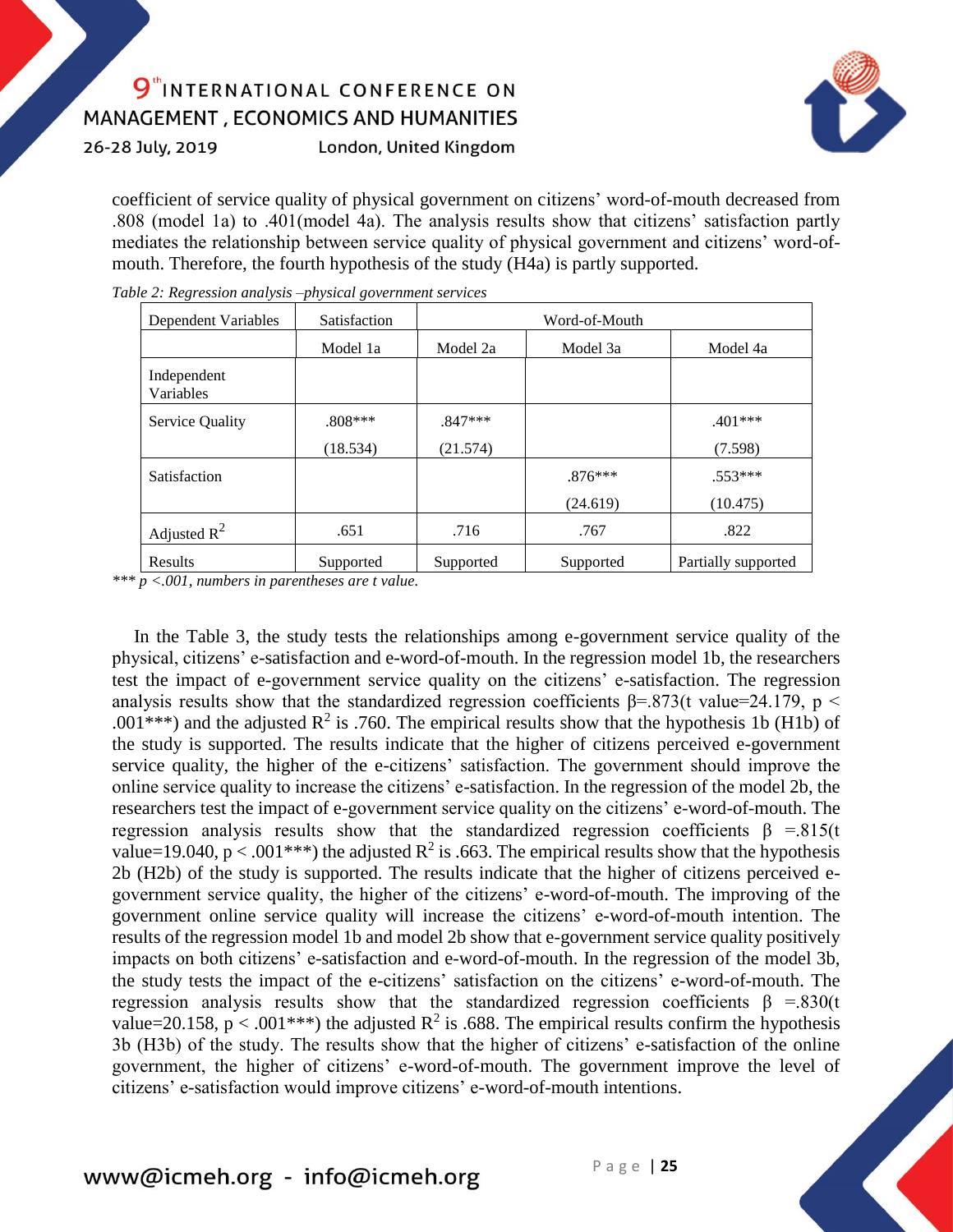26-28 July, 2019

London, United Kingdom



The study applies the fourth regressions to analysis the mediating role of citizens' satisfaction of the relationship between e-government service quality and citizens' e-word-of-mouth. In the regression of model 4b, two independent variables, e-government service quality and citizens' esatisfaction, and the one dependent variable, citizens' e-word-of-mouth, are analyzed in the regression of model 4b. The results of the model 1b and 3b show that the impacts of e-government service quality on citizens' e-satisfaction and e-word-of-mouth are both significant. Comparing the result of the model 4b with the model 1b, after both citizens' e-satisfaction and citizens' eword-of-mouth entered the regression of the model 4b, the adjusted β coefficient of service quality of physical government on citizens' word-of-mouth decreased from .873(model 1b) to .380(model 4b). The analysis results show that citizens' e-satisfaction partly mediates the relationship between e-government service quality and citizens' e-word-of-mouth. The fourth hypothesis of the study (H4b) is partly supported.

| Dependent Variables          | e-Satisfaction       | e-Word-of-<br>Mouth |           |                     |
|------------------------------|----------------------|---------------------|-----------|---------------------|
|                              | Model 1 <sub>b</sub> | Model 2b            | Model 3b  | Model 4b            |
| <b>Independent Variables</b> |                      |                     |           |                     |
| e-Service Quality            | $.873***$            | $.815***$           |           | $.380***$           |
|                              | (24.179)             | (19.040)            |           | (4.761)             |
| e-Satisfaction               |                      |                     | $.830***$ | .499***             |
|                              |                      |                     | (20.158)  | (6.254)             |
| Adjusted $R^2$               | .760                 | .663                | .688      | .721                |
| <b>Results</b>               | Supported            | Supported           | Supported | Partially supported |

*Table 3: Regression analysis – e government services*

*\*\*\* p <.001, numbers in parentheses are t value.*

Comparing the results between the physical and online government environment (see Table 2 and Table 3), the results are highly similar. The study confirms the relationships between service quality, citizen's satisfaction and citizen word-of-mouth in both physical and online government environments. In the physical government environment, service quality positively impacts on both citizens' satisfaction (standardized  $\beta$ =.808 and adjusted  $R^2$ =.651) and word-of-mouth (standardized  $\beta$ =.847 and adjusted R<sup>2</sup>=.716). Besides, the citizens' satisfaction positively impacts on citizens' word-of-mouth (standardized  $\beta$ =.876 and adjusted  $R^2$ =.767). In the multiple regression of the model 4a (adjusted R<sup>2</sup>=.822), both service quality (standardized  $\beta$ =.401) and citizens' satisfaction (standardized β=.553) positively impacts on citizens' word-of-mouth. In the online government environment, e-service quality positively also impacts on both citizens' e-satisfaction (standardized β=.873 and adjusted  $R^2$ =.760) and e-word-of-mouth (standardized β=.813 and adjusted  $R^2 = .663$ ). Besides, citizens' e-satisfaction positively impacts on citizens' e-word-ofmouth (standardized β=.830 and adjusted  $R^2$ =.688). In the multiple regression of the model 4b (adjusted  $R^2 = .721$ ), both e-service quality (standardized  $\beta = .380$ ) and citizens' e-satisfaction (standardized  $\beta$ =.499) positively impacts on citizens' e-word-of-mouth.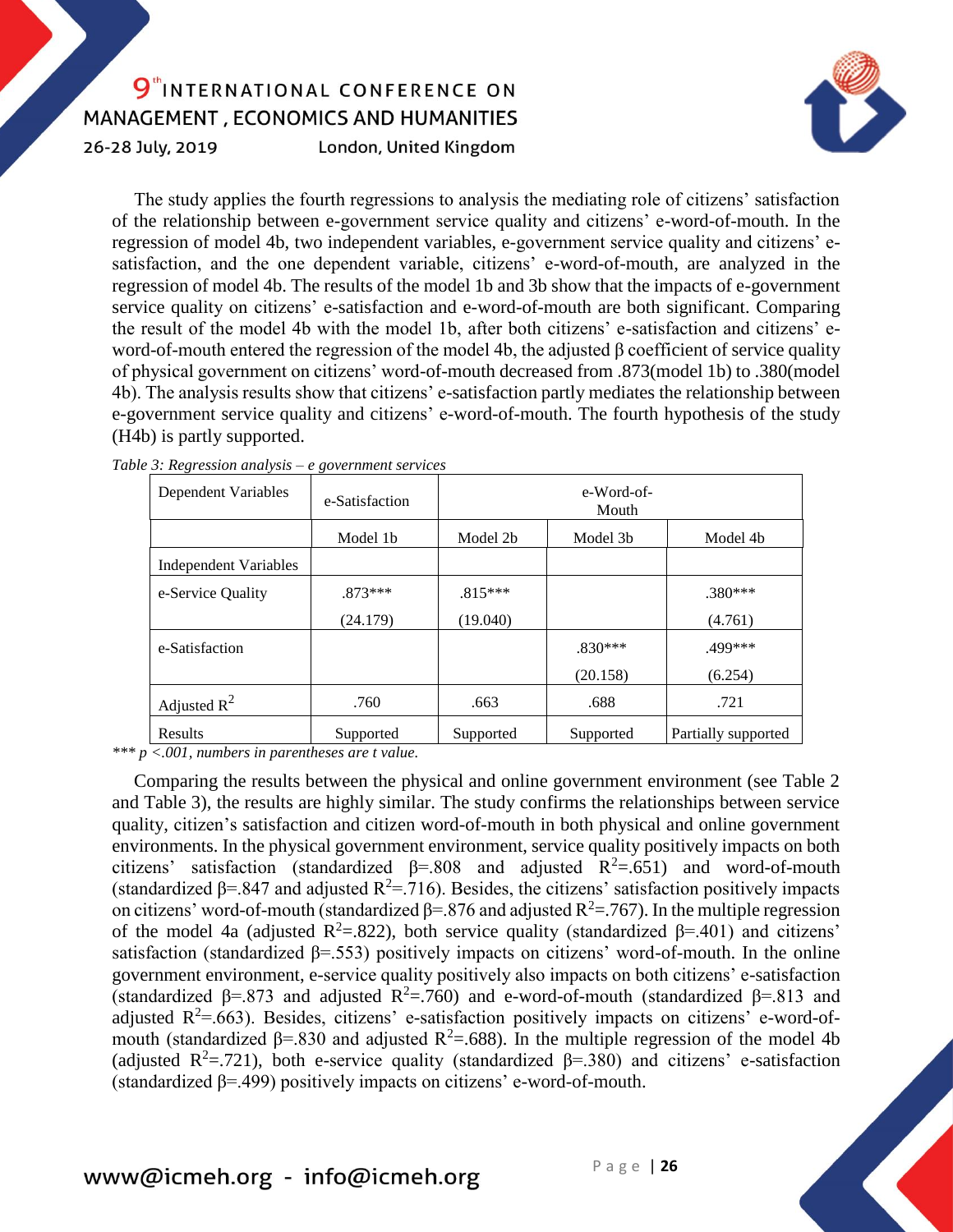#### 9<sup>th</sup>INTERNATIONAL CONFERENCE ON MANAGEMENT, ECONOMICS AND HUMANITIES 26-28 July, 2019 London, United Kingdom



#### **Discussions**

#### **Conclusion**

In the age of information technology, public-sectors around the word provide both physical and online services to the citizens. The researchers study both physical and online government services in Taiwan. The researchers study the relationships among service quality, citizen satisfaction and citizen word-of-mouth in the both physical and online environments. The empirical results confirm that: First, the researchers confirm that physical service quality of the government positively impacts on both citizens' satisfaction and word-of-mouth, and citizens' satisfaction positively impacts on citizens' word-of-mouth. The results show that the improving of the physical service qualities, such as stability, failure recovery, hard and soft environment, standardization, easiness, guarantees and customer relations, the governments will increase the level of citizens' satisfaction and word-of-mouth. Similarly, increasing the level of citizens' satisfaction will increase the level of citizens' word-of-mouth. The results of the study confirm the positive relationships between physical service quality of the government, citizens' satisfaction and citizens' word-of-mouth (Rhee and Rha, 2009; Van Ryzin et al., 2004; Wen and Chen, 2007). Besides, the study results confirm that mediating role of the citizens' satisfaction between the government service quality and citizens' word-of-mouth in the physical environments. The results support the results of the previous studies (Ng, David, and Dagger, 2011).

Second, the researchers confirm that e-government service quality positively impacts on both citizens' e-satisfaction and citizens' e-word-of-mouth, and citizens' e-satisfaction positively impacts on citizens' e-word-of-mouth. The results show that the improving of the online websites service, such as efficiency, trust, reliability and citizen support, the governments will increase the citizens' satisfaction and word-of-mouth of the government websites. Then, increasing the citizens' e-satisfaction will increase the level of citizens' e-word-of-mouth. The results also confirm the positive relationships between government online service quality of the, citizens' esatisfaction and citizens' e-word-of-mouth (Bannister and Kearney, 2010; Ha and Lee, 2010; Hu et al., 2009; Ku and Chen, 2015; Sa, Rocha and Cota, 2016; Verdegem and Verleye, 2009). Besides, the results confirm that mediating role of the citizens' e-satisfaction between the government online service quality and citizens' e-word-of-mouth. The results support the results of the previous studies (Chung, Sheu and Chien, 2007; Teo, Srivastava and Jiang, 2008; Veeramootoo, Nunkoo and Dwivedi, 2018).

Comparing the physical with the online environment, the research results show the similar effects in both government services. The study confirms the positive relationships between service quality, citizens satisfaction and citizen word-of-mouth in both physical and online government environments. The improving of the service quality of the governments will improve the citizens satisfaction and word-of-mouth in both physical and online environments. The governments should improve both physical and online service quality to increase the citizens' positive evaluations and behavioral intentions.

#### **Limitations and Future Research Directions**

There are some research limitations of the study and the researchers provide some suggestions for the future researches. First, the study only explores service quality, citizen satisfaction and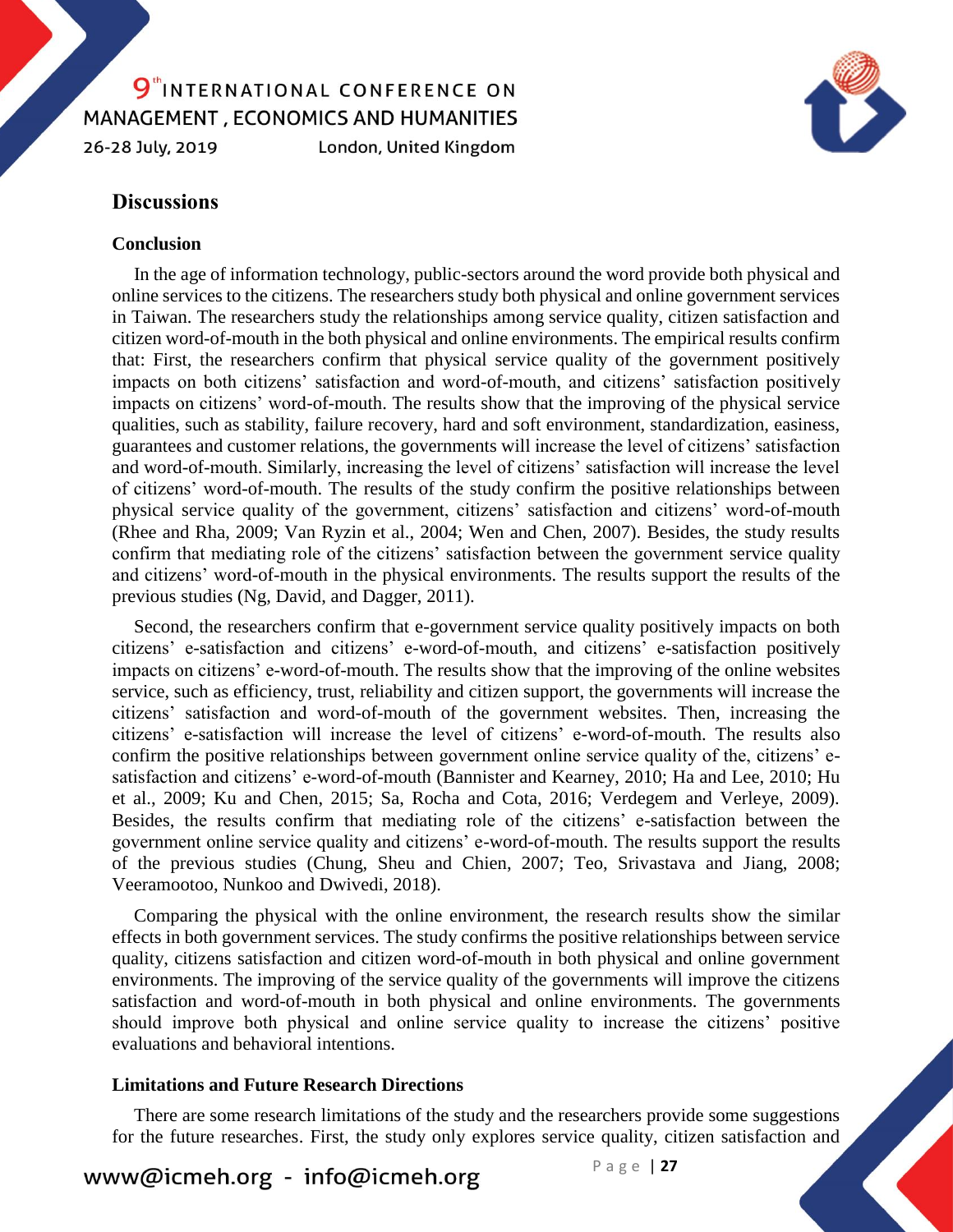26-28 July, 2019

London, United Kingdom



citizen word-of-mouth in the both physical and online environments. The future researches could study the effects of other variables, such as the impacts of the governments' innovativeness or security. Second, the research samples are the citizens in Taiwan and the study results maybe different in other regions. Future studies could study the different samples in other regions. Third, the researchers study in both physical and online government environments, however, the research samples maybe have different memories or usage experiences between physical and online government environments. Future studies should control the possible different impacts between physical and online environments. Fourth, the study uses cross-sectional method and the study results may be biased. The future studies could use other research methods to collect the samples information, such as interview or longitudinal method.

#### **Acknowledgment**

We thank Minghsin University of Science and Technology for funding the study (MUST-107 SM-2).

#### **References**

- Bai, C. H., Lai, F. J., Chen, Y., & Hutchinson, J. (2008). Conceptualising the perceived service quality of public utility services: A multi-level, multi-dimensional model. Total Quality Management & Business Excellence, 19(10), 1055-1070. doi:10.1080/14783360802264228
- Baron, R. M., & Kenny, D. A. (1986). The Moderator-Mediator Variable Distinction in Social Psychological Research: Conceptual, Strategic, and Statistical Considerations. Journal of Personality and Social Psychology, 51(6), 1173-1182. doi:10.1037//0022-3514.51.6.1173
- Beldad, A., van der Geest, T., de Jong, M., & Steehouder, M. (2012). A cue or two and I'll trust you: Determinants of trust in government organizations in terms of their processing and usage of citizens' personal information disclosed online. Government Information Quarterly, 29(1), 41-49. doi:10.1016/j.giq.2011.05.003

Chang, C. L.-H., Yu, C.-P., & Hung, C.-Y. (2010). Assessing Stakeholders Participants as a Means of E-Govern in Taiwan. Journal of Information Management, 17(2), 201-231.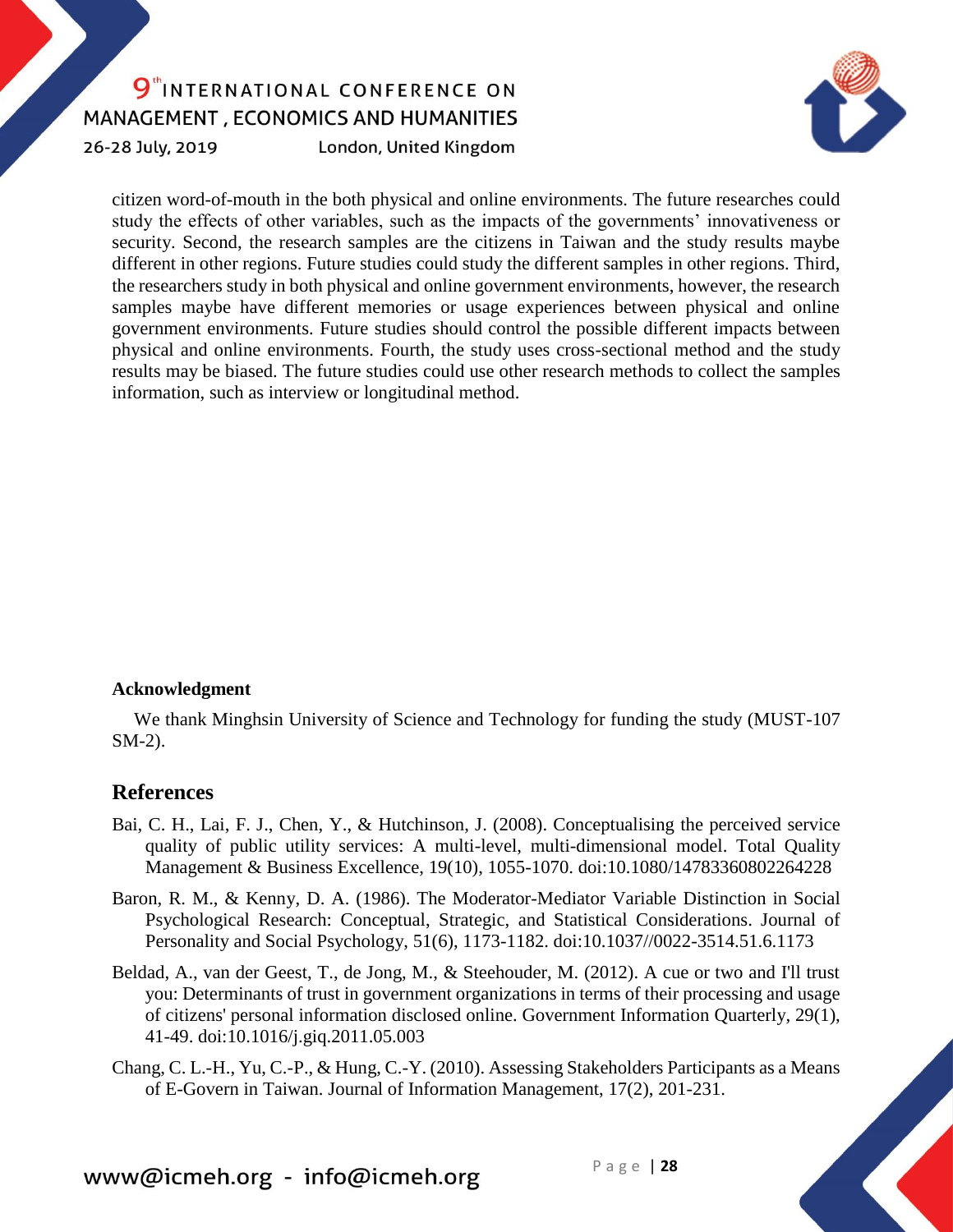26-28 July, 2019

London, United Kingdom



- Chen, C. K., Yu, C. H., & Chang, H. C. (2005). An empirical analysis of customer-oriented service activities in the Taiwanese public sector. Total Quality Management & Business Excellence, 16(7), 887-901. doi:10.1080/14783360500077369
- Chung, Y. K., Sheu, L. C., & Chien, S. H. L. (2007). A model of users' satisfaction with Taiwan's Government website. Psychological Reports, 101(2), 395-406. doi:10.2466/pr0.101.2.395- 406
- Connolly, R., Bannister, F., & Kearney, A. (2010). Government website service quality: a study of the Irish revenue online service. European Journal of Information Systems, 19(6), 649-667. doi:10.1057/ejis.2010.45
- Folz, D. H. (2004). Service quality and benchmarking the performance of municipal services. Public Administration Review, 64(2), 209-220. doi:10.1111/j.1540-6210.2004.00362.x
- Fornell, C., & Larcker, D., F. (1981). Evaluating structural equation models with unobservable variables and measurement error. Journal of Marketing Research, 18(1), 39-50.
- Gaski, J. F., & Nevin, J. R. (1985). The Differential Effects of Exercised and Unexercised Power Sources in a Marketing Channel. Journal of Marketing Research, 22(2), 130-142.
- Ha, S. H., & Lee, M. J. (2010). Customer service quality improvement in the public sector through the Internet. Total Quality Management & Business Excellence, 21(11), 1161-1176. doi:10.1080/14783363.2010.529341
- Hu, P. J. H., Brown, S. A., Thong, J. Y. L., Chan, F. K. Y., & Tam, K. Y. (2009). Determinants of Service Quality and Continuance Intention of Online Services: The Case of eTax. Journal of the American Society for Information Science and Technology, 60(2), 292-306. doi:10.1002/asi.20956
- Janita, M. S., & Miranda, F. J. (2018). Quality in e-Government services: A proposal of dimensions from the perspective of public sector employees. Telematics and Informatics, 35(2), 457-469. doi:10.1016/j.tele.2018.01.004
- Ku, E. C. S., & Chen, C. D. (2015). Cultivating travellers' revisit intention to e-tourism service: the moderating effect of website interactivity. Behaviour & Information Technology, 34(5), 465-478. doi:10.1080/0144929x.2014.978376
- Liang, S. W., Lu, H. P., & Kuo, T. K. (2014). A Study on Using the Kano Two-Dimensional Quality Model to Evaluate the Service Quality of Government Websites. Journal of Internet Technology, 15(2), 149-162. doi:10.6138/jit.2014.15.2.01
- Mirchandani, D. A., Johnson, J. H., & Joshi, K. (2008). Perspectives of citizens towards egovernment in Thailand and Indonesia: A multigroup analysis. Information Systems Frontiers, 10(4), 483-497. doi:10.1007/s10796-008-9102-7
- Ng, S., David, M. E., & Dagger, T. S. (2011). Generating positive word-of-mouth in the service experience. Managing Service Quality, 21(2), 133-151. doi:10.1108/09604521111113438

Nunnally, J. C. (1978). Psychometric Theory (2 ed.). New York, NY McGraw-Hill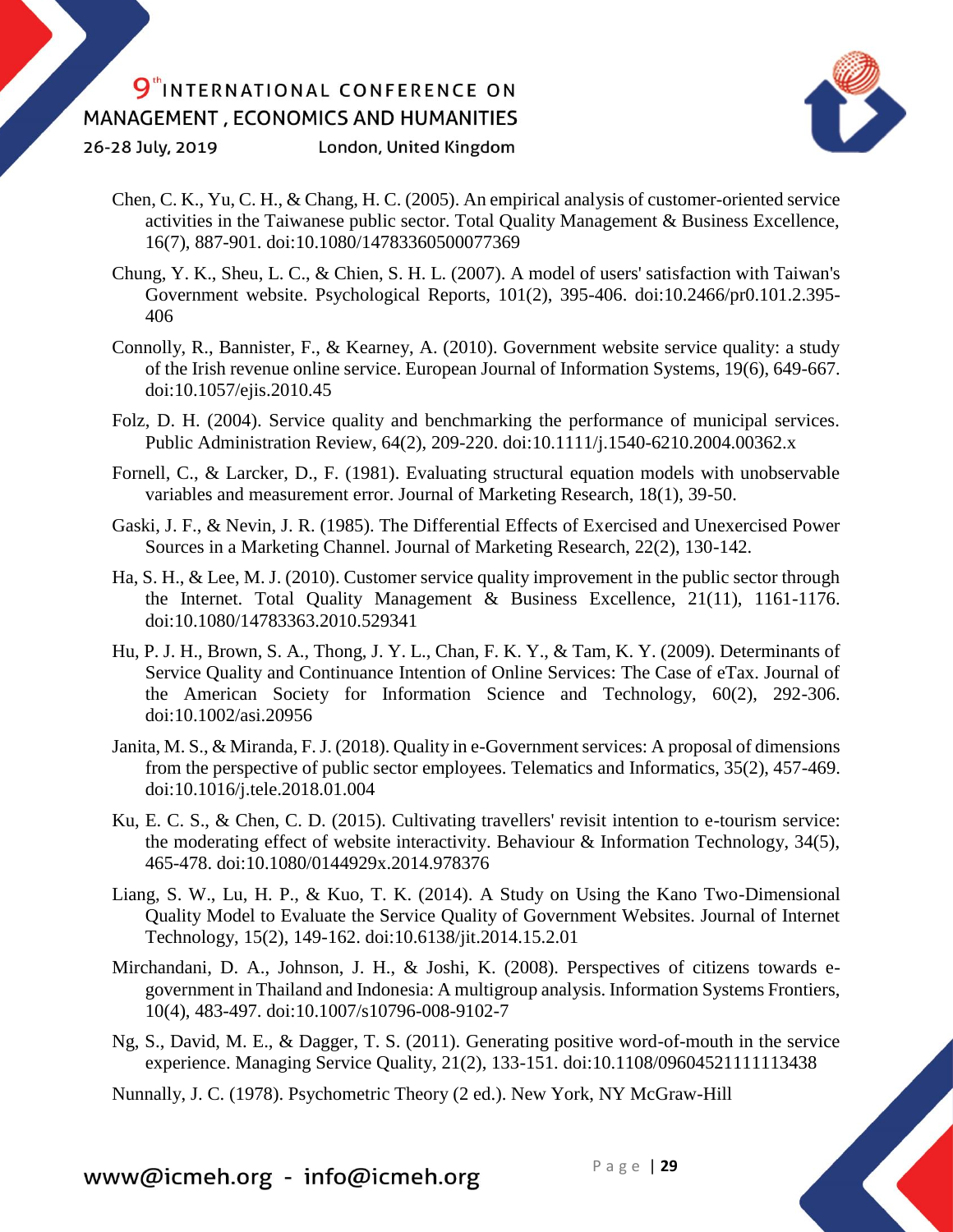London, United Kingdom 26-28 July, 2019



- Papadomichelaki, X., & Mentzas, G. (2012). e-GovQual: A multiple-item scale for assessing egovernment service quality. Government Information Quarterly, 29(1), 98-109. doi:10.1016/j.giq.2011.08.011
- Rana, N. P., Dwivedi, Y. K., Williams, M. D., & Weerakkody, V. (2015). Investigating success of an e-government initiative: Validation of an integrated IS success model. Information Systems Frontiers, 17(1), 127-142. doi:10.1007/s10796-014-9504-7
- Rehman, M., Kamal, M. M., & Esichaikul, V. (2016). Adoption of e-Government Services in Pakistan: A Comparative Study Between Online and Offline Users. Information Systems Management, 33(3), 248-267. doi:10.1080/10580530.2016.1188570
- Rhee, S. K., & Rha, J. Y. (2009). Public service quality and customer satisfaction: exploring the attributes of service quality in the public sector. Service Industries Journal, 29(11), 1491-1512. doi:10.1080/02642060902793441
- Sa, F., Rocha, A., & Cota, M. P. (2016). From the quality of traditional services to the quality of local e-Government online services: A literature review. Government Information Quarterly, 33(1), 149-160. doi:10.1016/j.giq.2015.07.004
- Schedler, K., & Summermatter, L. (2007). Customer orientation in electronic government: Motives and effects. Government Information Quarterly, 24(2), 291-311. doi:10.1016/j.giq.2006.05.005
- Stock, R. M. (2011). How does product program innovativeness affect customer satisfaction? A comparison of goods and services. Journal of the Academy of Marketing Science, 39(6), 813- 827. doi:10.1007/s11747-010-0215-4
- Teo, T. S. H., Srivastava, S. C., & Jiang, L. (2008). Trust and Electronic Government Success: An Empirical Study. Journal of Management Information Systems, 25(3), 99-131. doi:10.2753/mis0742-1222250303
- Van Ryzin, G. G., Muzzio, D., Immerwahr, S., Gulick, L., & Martinez, E. (2004). Drivers and consequences of citizen satisfaction: An application of the American Customer Satisfaction Index Model to New York City. Public Administration Review, 64(3), 331-341.
- Veeramootoo, N., Nunkoo, R., & Dwivedi, Y. K. (2018). What determines success of an egovernment service? Validation of an integrative model of e-filing continuance usage. Government Information Quarterly, 35(2), 161-174. doi:10.1016/j.giq.2018.03.004
- Venkatesh, V., Thong, J. Y. L., Chan, F. K. Y., & Hu, P. J. H. (2016). Managing Citizens' Uncertainty in E-Government Services: The Mediating and Moderating Roles of Transparency and Trust. Information Systems Research, 27(1), 87-111. doi:10.1287/isre.2015.0612
- Verdegem, P., & Verleye, G. (2009). User-centered E-Government in practice: A comprehensive model for measuring user satisfaction. Government Information Quarterly, 26(3), 487-497. doi:10.1016/j.giq.2009.03.005